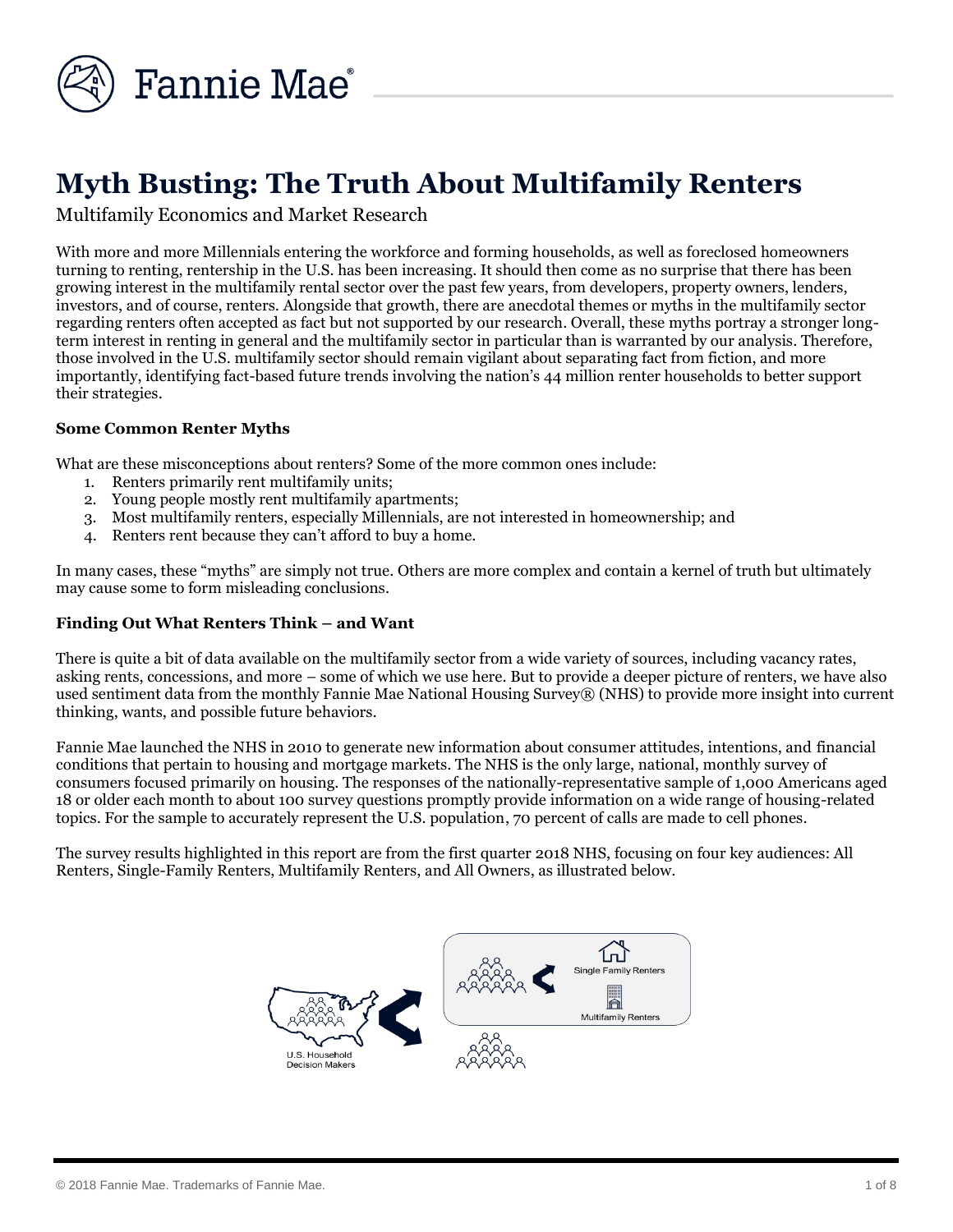

#### **Myth #1 – Renters Primarily Rent Multifamily Units**

There are both multifamily and single-family renters, leading us to one of the more widely held misconceptions regarding renting: that more renters live in apartment units than in one- to four-unit homes.

In fact, there are more renters living in one- to four-unit dwellings than there are living in five- or more-unit buildings, and that has been true for quite some time. As seen in the chart to the right, as of 2015, nearly 53 percent of renter households lived in oneto four-unit dwellings, compared to nearly 43 percent of renter households living in five- or moreunit dwellings. And nearly 5 percent of renters lived in other types of housing structures, such as mobile homes, houseboats, or vans.

Much of the increase in renter households between 2007 and 2015 has been in single-family detached dwellings, increasing to 28.4 percent of all renter-occupied stock as of 2015, compared to 25.9 percent in 2007. Even semiattached dwellings experienced an increase in renters, climbing to 6.3 percent in 2015, compared to 5.7 percent in 2007.

By comparison, 2- to 4-unit dwellings experienced a decline over that time, falling to 18.1 percent of all renter occupied stock, compared to 19.7 percent just a few years earlier. Even 5- to 19-unit dwellings saw a decline, falling to 22.5 percent of all renter occupied stock in 2015, compared to 24.2 percent in 2007. The decline in both structure types reflects the ongoing decline in this type of housing stock, as seen in the chart to right, and is not necessarily from a lack of demand.



*Note: Stock is in units. \*Other includes manufactured/mobile homes, RVs, vans, boats, etc. Source: Census Bureau*



**U.S. Renter Occupied Stock by Units in Structure**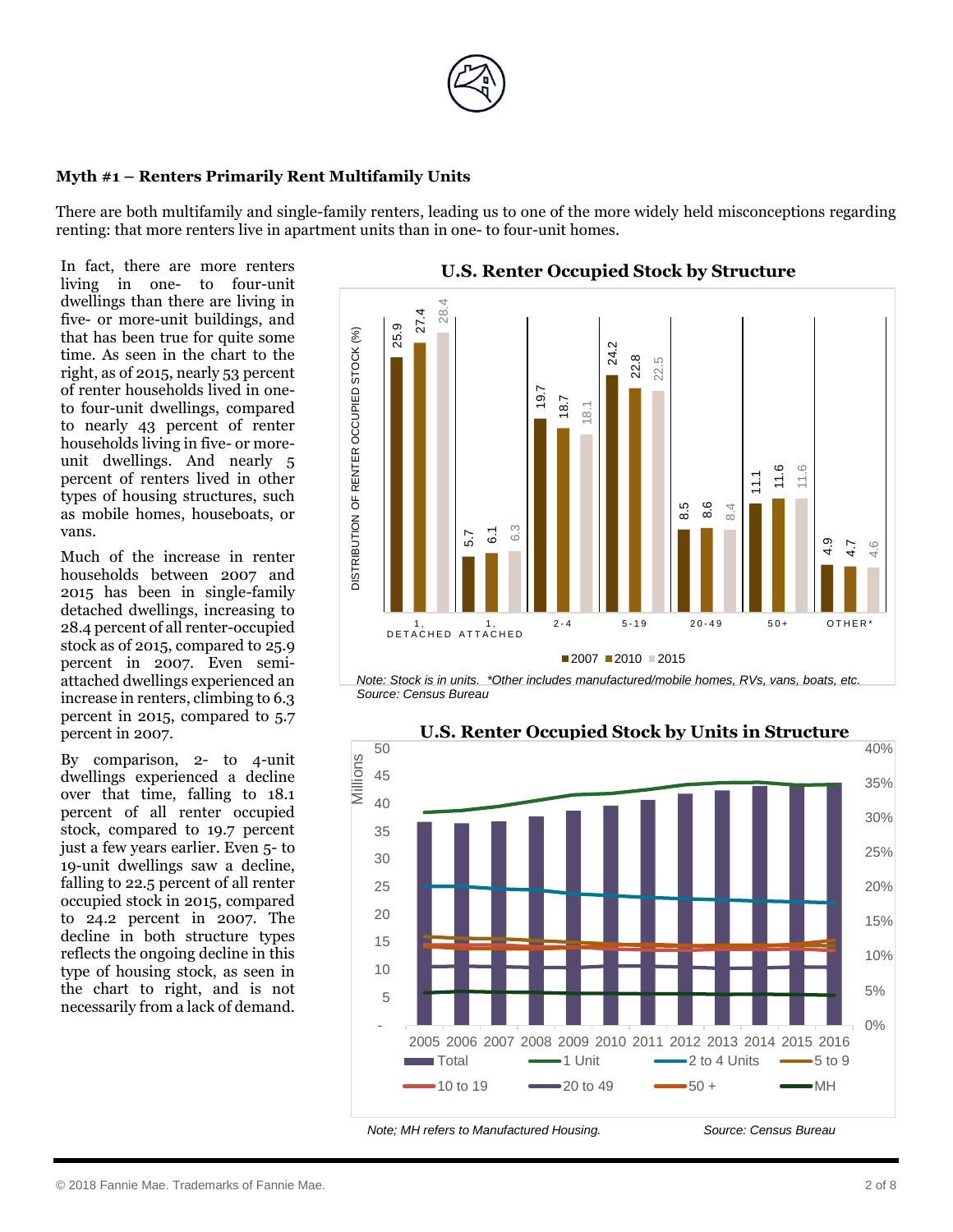

#### **Myth # 2 – Young People Mostly Rent Multifamily Apartments**

As seen in the chart below, renters, especially multifamily renters, skew younger than owners. However, all age cohorts rent multifamily dwellings, although many more rent one- to four-family dwellings, especially those in the 25- to 34-year old cohort. Unsurprisingly, older people tend to be majority homeowners, especially those in the 45-year old and older cohorts.

What might be surprising is that, as of 2015, more young people rented single-family structures than multifamily: 34 percent compared to 29 percent, respectively. Although this is likely driven more by lifestyle preference, it may also be influenced by the type and amount of multifamily housing stock available in some parts of the country.



# **Single-Family and Multifamily Occupied Dwellings**

*Note: Single-family includes housing units in structures with 1-4 units. Multifamily includes units located in 5+ unit structures.*

As seen in the chart below, much of the nation's new multifamily housing stock is clustered in about 10 metros, including high cost metros such as New York, Washington, DC, and Boston. This suggests that some younger aged rental households may not have access to more affordable multifamily rental units, or they may live in an area with a dearth of multifamily rentals and have turned to single-family rentals instead.



#### **Multifamily Apartment Units Underway – Select Metros**

*Source: U.S. Census Bureau, American Community Survey 1-Year Estimates.*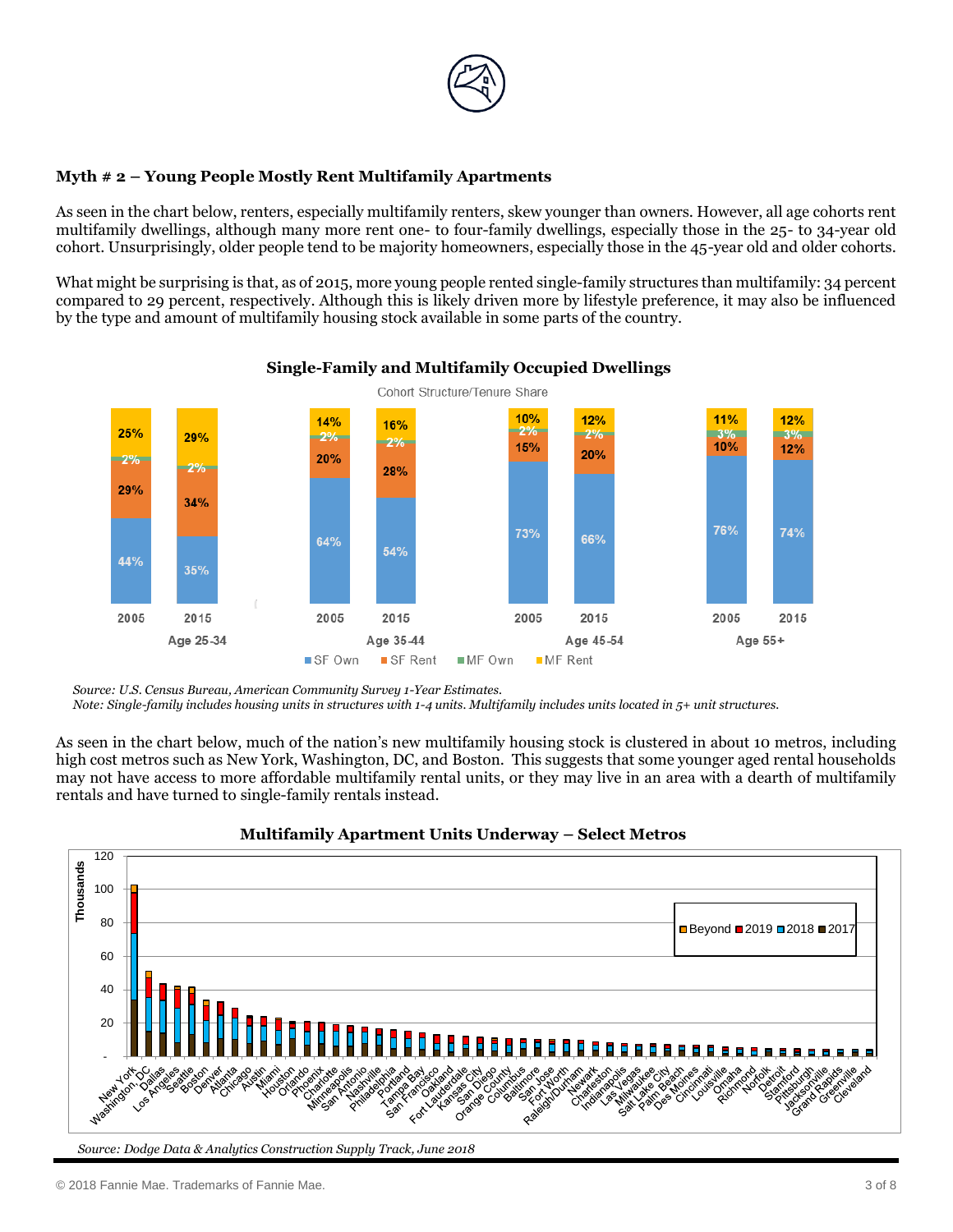

#### **Myth #3 – Most Multifamily Renters, Especially Millennials, Are Not Interested in Homeownership**

This is one of the biggest fallacies regarding renters. Not only do renters frequently report wanting to own their own home someday, they have felt this way for a long time. As seen in the pie charts below, the vast majority of survey respondents believe that owning a home is better, for both financial and lifestyle reasons.



For the most part, this preference for home ownership is shared among owners and renters, among single-family and multifamily renters, and among younger and older renters, as seen in the chart below. Survey respondents overwhelming stated that they want to own a home at some point in their lifetime. Younger renters in particular - 92 percent - want to own a home someday. But it appears that won't be happening anytime soon. Most multifamily renters - 61 percent - stated that when they move, they were very likely going to rent again. And that's even with 63 percent of multifamily renters believing that rents will rise over the next 12 months, with most believing rents will rise nearly 5 percent during that time.



*Note: Single Family and Multifamily renter classification questions were not asked from 1O2016 – 1O2017.*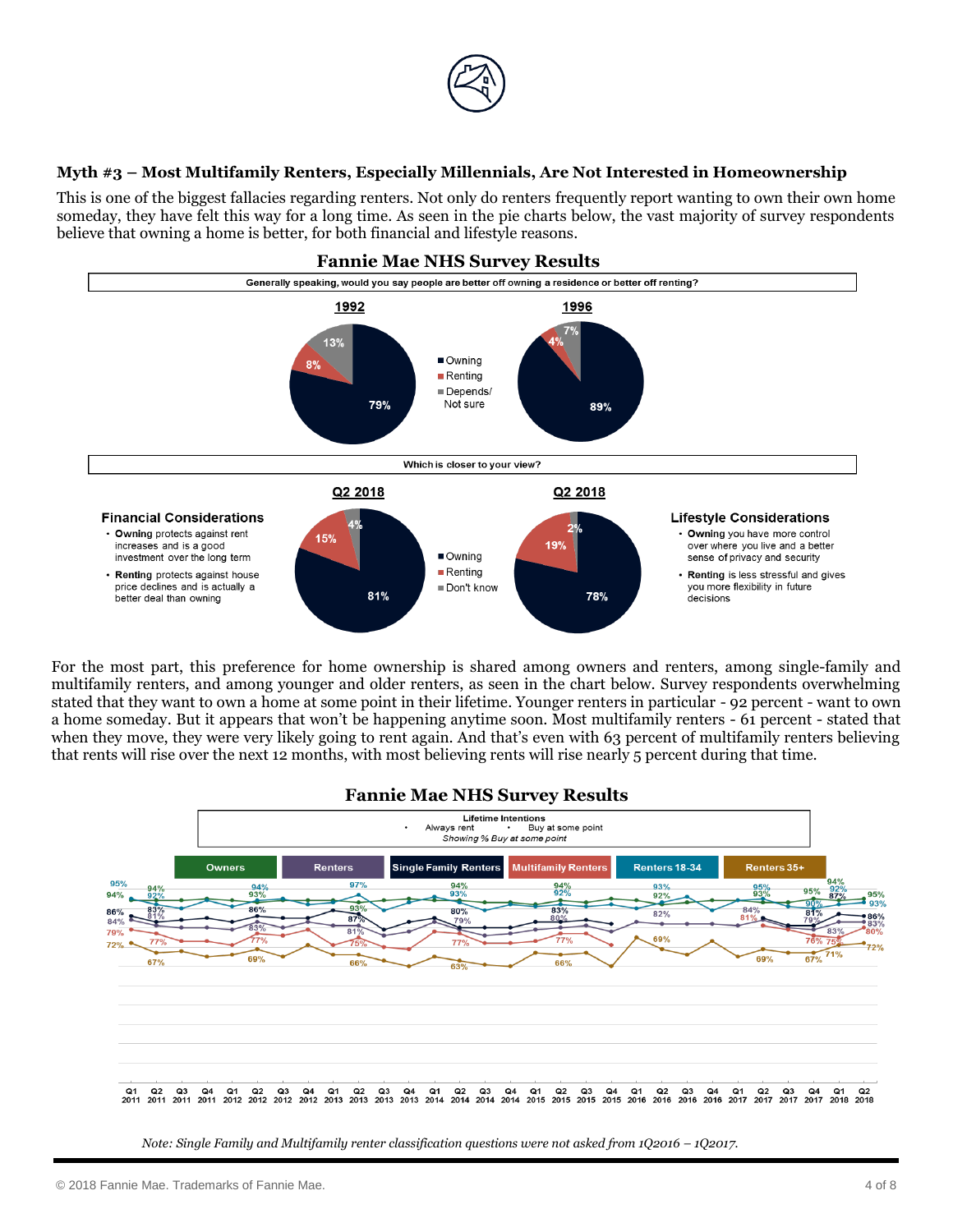

## **Myth #4 – Renters Rent Because They Can't Afford a Home**

While it is true that there are many renter households that can't afford to buy a home, there are still many that can. In fact, the number of renter households earning more than 120 percent of their area median income has been increasing steadily, rising to nearly 10 million households in 2015 compared to 6.7 million households in 2011. Clearly, there are a number of households in this income category that are choosing to rent instead of own for reasons other than cost of housing.

So why rent if you can afford to buy? As seen in the chart below, there are a myriad of reasons for households to rent. According to the first quarter 2018 NHS, reasons for renting include: more flexibility in housing choices; less "hassle and stress;" living in a "better neighborhood;" and being protected against falling home prices. The majority of renters, most notably younger renters, are primarily renting to save money to put toward buying a home. But it is not just younger renters; many surveyed single-family renters and older renters are also renting to save money toward buying a home.



#### **Fannie Mae NHS Survey Results**

Although income levels among renters have been rising, saving enough to afford a down payment continues to be difficult for many. In 2016, there were fewer renter households than in 2010 that were able to afford to buy a home with a 5 percent down payment, as seen in the chart to the right.





Nevertheless, more than 25 percent of renters did have the financial assets to do so. For a mortgage with a 3 percent down payment, a product offered by both Fannie Mae and Freddie Mac, an even greater percentage of renter households, 32 percent, have enough financial assets for a down payment.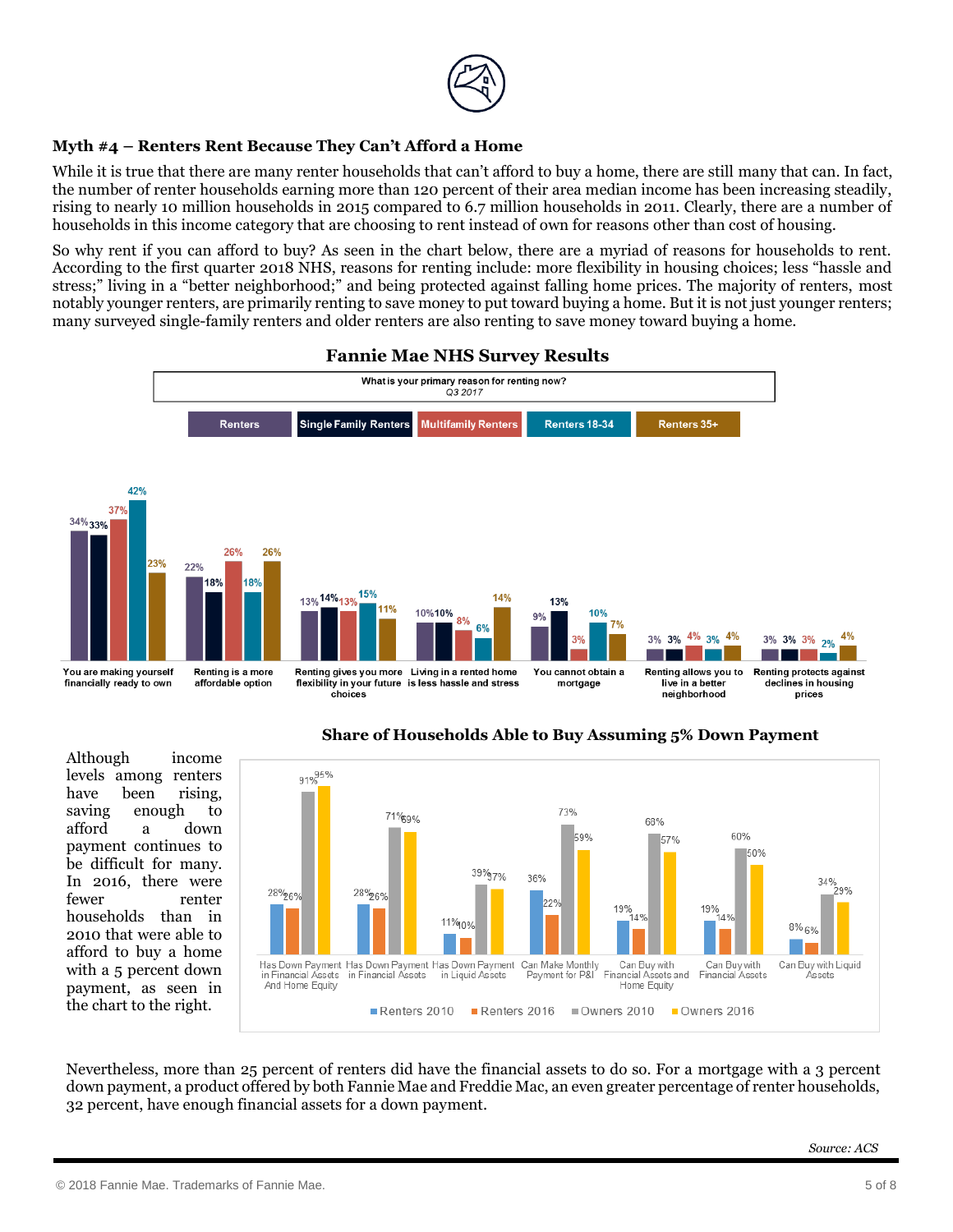

About 22 percent of renters in 2016 could afford to make the monthly principal and interest payments on a home, if they were not paying more than 30 percent of their household income. When that assumption is increased to 40 percent, then the number of renters being able to afford the monthly principal and interest payments on a home increases to 34 percent.

However, just because some renter households can afford a down payment doesn't mean that they believe they will qualify for a mortgage. As seen in the chart below, many renters surveyed believe that the biggest obstacles to getting a mortgage are not limited to affording the down payment or having sufficient income but also include an "insufficient credit history or score," the "lack of job security or stability," and simply that the process is "too complicated."



#### **Fannie Mae NHS Survey Results**

The perception that the process is too difficult has been changing over time, however, as seen in the chart below. Today, 66 percent of multifamily renters believe that it would be difficult for them to get a home mortgage. That is down from 72 percent in 2011. The results are more striking for younger renters, with 57 percent today believing it would be difficult, down from 78 percent seven years ago.



*Note: Single-Family and Multifamily renter classification questions were not asked from 1Q2016 - 1Q2017.*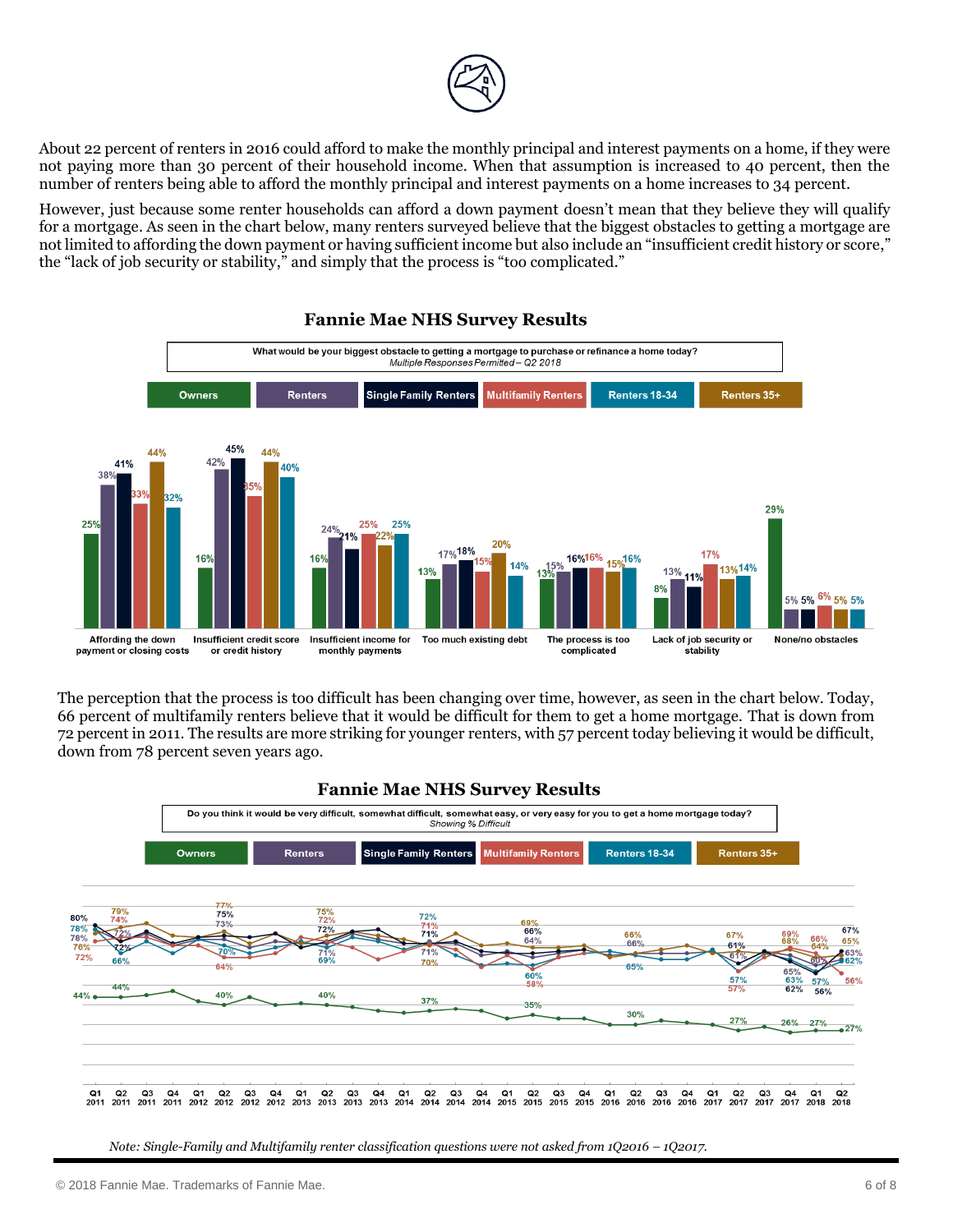

## **Demographics on Multifamily's Side – For Now**

What are the possible implications for the multifamily sector? One of the most critical is that at least a portion of today's renters are tomorrow's homeowners, which may be happening sooner than later. As shown in the chart below, the 20 to 34-year old cohort – the group most likely to rent multifamily dwellings – is projected to top out in 2024, only six years from now.

That suggests that, as today's Millennials age and transition into homeownership, or even rent single-family homes, there won't be as many new, younger renters to replace them. Additionally, much of the recent multifamily construction expected to deliver in the next decade has been designed with the vacating generation's preferences in mind.



**U.S. Renter Population: Age 20-34 Cohort**

# **A Need for All Types of Housing**

There is an ongoing need for all types of housing, both today and in the future. Because the Baby Boomers and Millennials are the nation's two largest cohorts in terms of population size, they will still influence the types of housing that will be available over the coming decade. This includes one- to four-family and five- or more-unit rentals, student housing, and seniors housing, as well as condominiums and single-family owned homes.

Developers, lenders, and investors should be aware of the changing and evolving housing needs of not only today's renters, but homeowners as well. Housing needs are fluid and can change within a few years' time. The housing sector, especially multifamily, needs to be able to adapt quickly and efficiently. Using both historical data and forward-looking consumer attitudes should provide a foundation to build business strategies that address a changing marketplace.

*Source: U.S. Census, Fannie Mae*